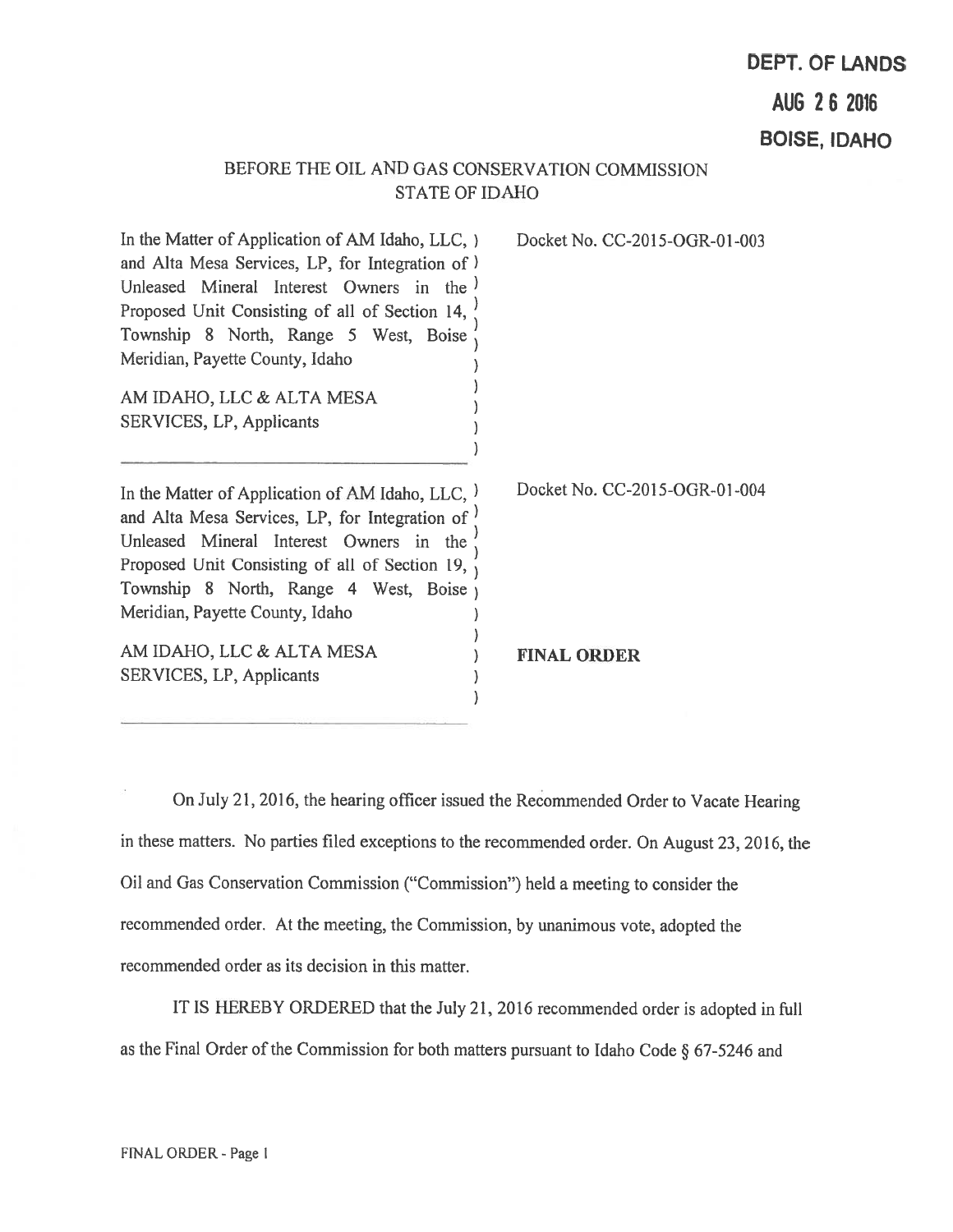IDAPA 04.11.01.740.' The recommended order is attached to this order and incorporated by reference.

### PROCEDURES FOR FINAL ORDERS

This is a final order of the Commission. Any party may file a motion for reconsideration of this final order within fourteen (14) days of the service date ofthis order. The Commission will dispose of the petition for reconsideration within twenty-one (21) days of its receipt, or the petition will be considered denied by operation of law. See Idaho Code § 67-5246(4).

Pursuant to Idaho Code §§ 67-5270 and 67-5272 any party aggrieved by this final order or orders previously issued in this case may appea<sup>l</sup> this final order and all previously issued orders in this case to district court by filing a petition in the district court of the county in which: (1) <sup>a</sup> hearing was held, (2) the final agency action was taken, (3) the party seeking review of the order resides or operates its principal <sup>p</sup>lace of business in Idaho, or (4) the real property or personal property that was the subject of the agency action is located.

An appea<sup>l</sup> must be filed within twenty-eight (28) days (a) of the service date of this final order, (b) of an order denying petition for reconsideration, or (c) the failure within twenty-one (21) days to grant or deny a petition for reconsideration, whichever is later. See Idaho Code  $\S$ 67-5273. The filing of an appea<sup>l</sup> to district court does not itself stay the effectiveness or enforcement of the order under appeal.

<sup>&</sup>lt;sup>1</sup> This final order is prepared and filed for both contested cases (Docket Nos. CC-2015-OGR-01-003 and CC-2015-OGR-01-004). The contested cases have not been formally consolidated.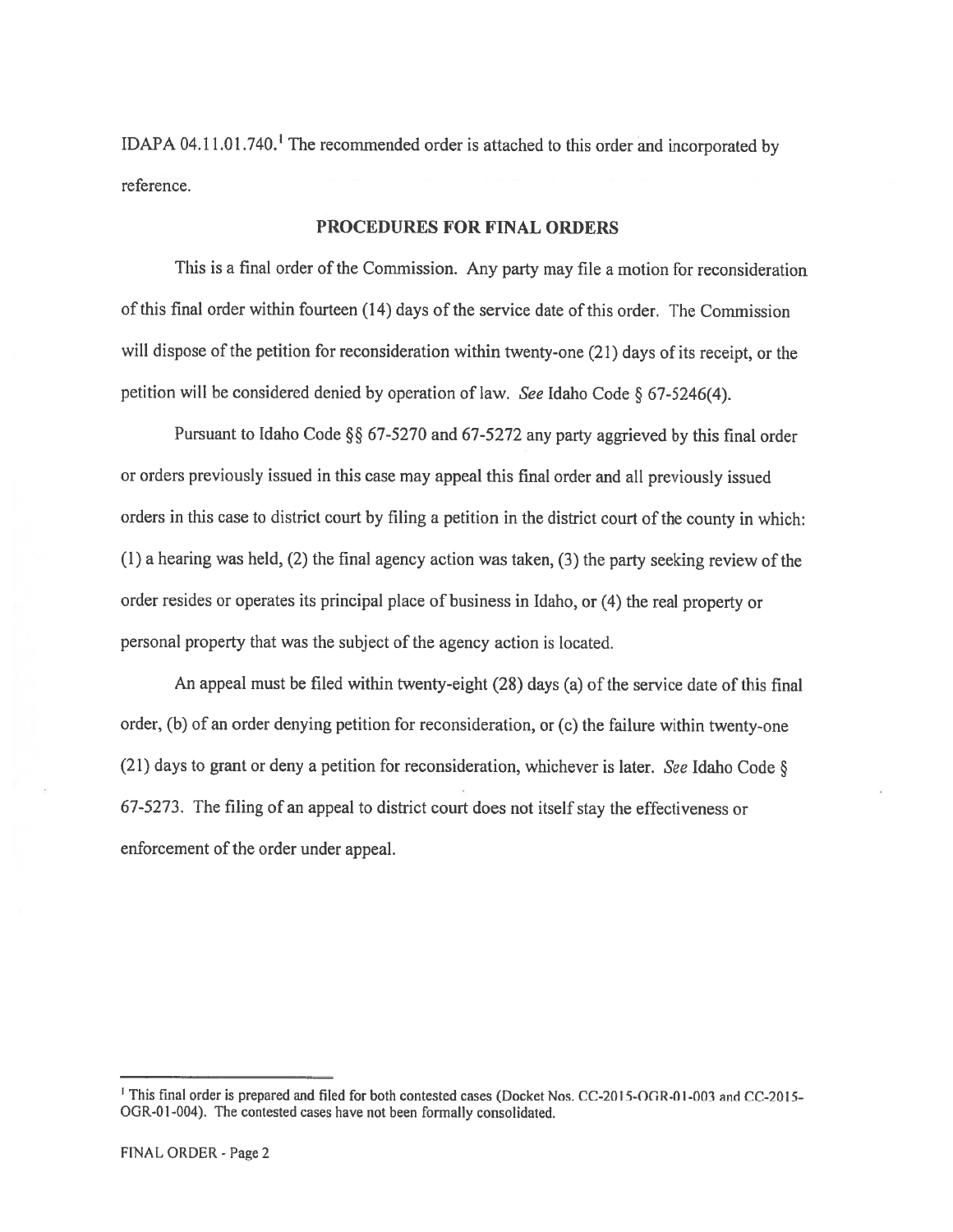DATED this  $\frac{2b}{\text{day of August, 2016}}$ .

IDAHO OIL AND GAS CONSERVATION COMMISSION

Wh **CHRIS BECK** 

Chairman of the Commission

Countersigned:

Id THOMAS M. SCHULTZ, JR.

Secretary to the Commission and Director of the Idaho Department of Lands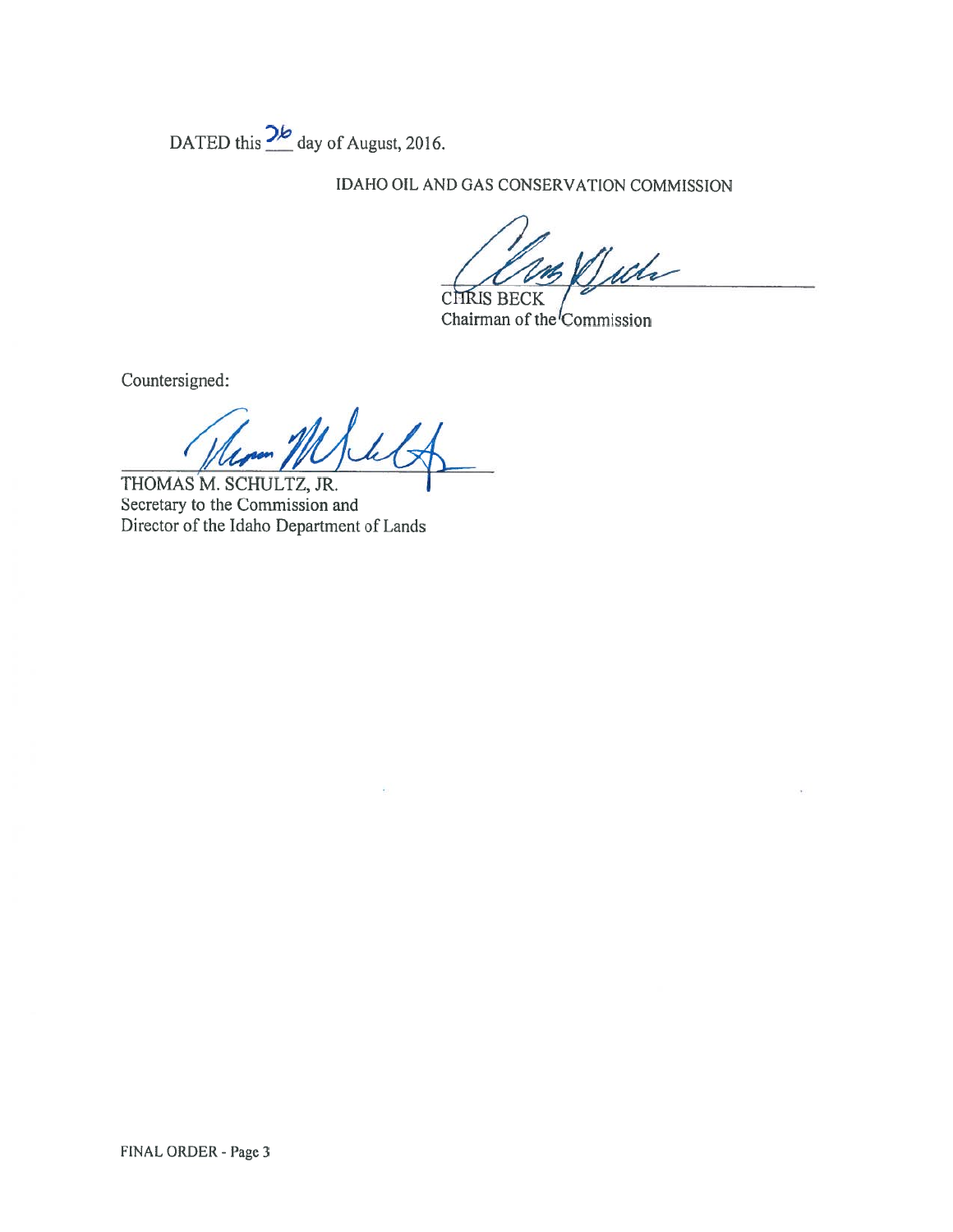# DEPT. OF LANDS

JUL 2 12016

BOISE, IDAHO

# BEFORE THE OJLAND GAS CONSERVATION COMMiSSION STATE OF IDAHO

| In the Matter of Application of AM Idaho, LLC )  |                                 |
|--------------------------------------------------|---------------------------------|
| and Alta Mesa Services, LP, for Integration of   |                                 |
| <b>Unleased Mineral Interest Owners in the</b>   | Docket No. CC-2015-OGR-01-003   |
| Proposed Unit Consisting all of Section 14,      |                                 |
| Township 8 North, Range 5 West, Boise            |                                 |
| Meridian, Payette County, Idaho.                 |                                 |
| AM IDAHO, LLC, and                               |                                 |
| ALTA MESA SERVICES, LP, Applicants.              |                                 |
|                                                  | ) Docket No. CC-2015-OGR-01-004 |
| In the Matter of Application of AM Idaho, LLC, ) |                                 |
| and Alta Mesa Services, LP, for Integration of   |                                 |
| <b>Unleased Mineral Interest Owners in the</b>   | <b>RECOMMENDED ORDER</b>        |
| Proposed Unit Consisting all of Section 19,      | <b>TO VACATE HEARING</b>        |
| Township 8 North, Range 4 West, Boise            |                                 |
| Meridian, Payette County, Idaho                  |                                 |
|                                                  |                                 |
| AM IDAHO, LLC, and                               |                                 |
| <b>ALTA MESA SERVICES, LP, Applicants.</b>       |                                 |
|                                                  |                                 |

#### INTRODUCTION

Pursuant to Idaho Code section 67-5243, the following Order is recommended for adoption by the Idaho Oil and Gas Conservation Commission ("Commission") as the Final Order in the above-captioncd administrative contested cases.

This is <sup>a</sup> recommended order of the hearing officer. It will not become final without action of the Commission. Any party may file <sup>a</sup> petition for reconsideration of this recommended order with the hearing officer issuing the order within fourteen (14) days of the service date of this order. Idaho Code § 67-5243(3). The hearing officer issuing this recommended order will dispose of any petition for reconsideration within twenty-one (21) days of its receipt, or the petition will be considered denied by operation of law. Id.

Within twenty-one (21) days after (a) the service date of this recommended order, (b) the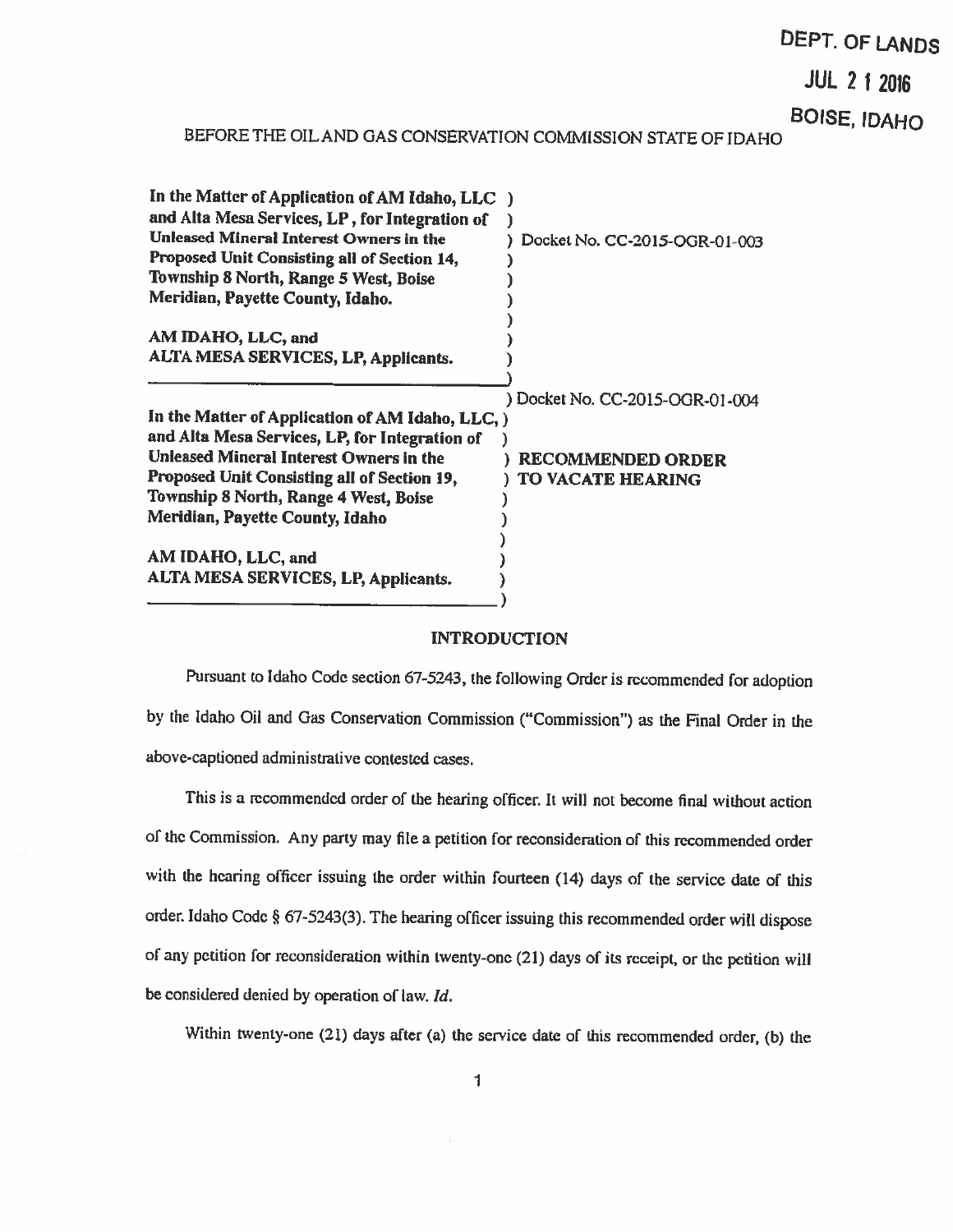service date of <sup>a</sup> denial of <sup>a</sup> petition for reconsideration from this recommended order, or (c) the failure within twenty-one (21) days to grant or deny <sup>a</sup> petition for reconsideration from this recommended order, any party may in writing support or take exceptions to any part of this recommended order and file briefs in support of the party's position on any issue in the proceeding.

Written briefs in support of or taking exceptions to the recommended order shall be filed with the Commission's Secretary. Opposing parties shall have twenty-one (21) days to respond. The Commission may schedule oral argumcnt in the matter before issuing <sup>a</sup> final order. The Commission will issue <sup>a</sup> final order within fifty-six (56) days of receipt of the written briefs or oral argument, whichever is later, unless waived by the parties or for good cause shown. The Commission may remand the matter for further evidentiary hearings if further factual dcvelopment of the record is necessary before issuing <sup>a</sup> final order.

### FINDINGS OF FACT AND CONCLUSIONS OF LAW

1. On May 6, 2016, AM Idaho, LLC, and Alta Mesa Services, LP ("Applicants"), withdrew the applications for integration which are the subject of the above-captioned contested cases.

2. Pursuant to IDAPA 04.11.01.305, the notice of withdrawal was effective as of May 20,2016.

3. There are no pending motions.

### RECOMMENDED ORDER

Based upon the Findings of Fact and Conclusions of Law set out herein above, it is